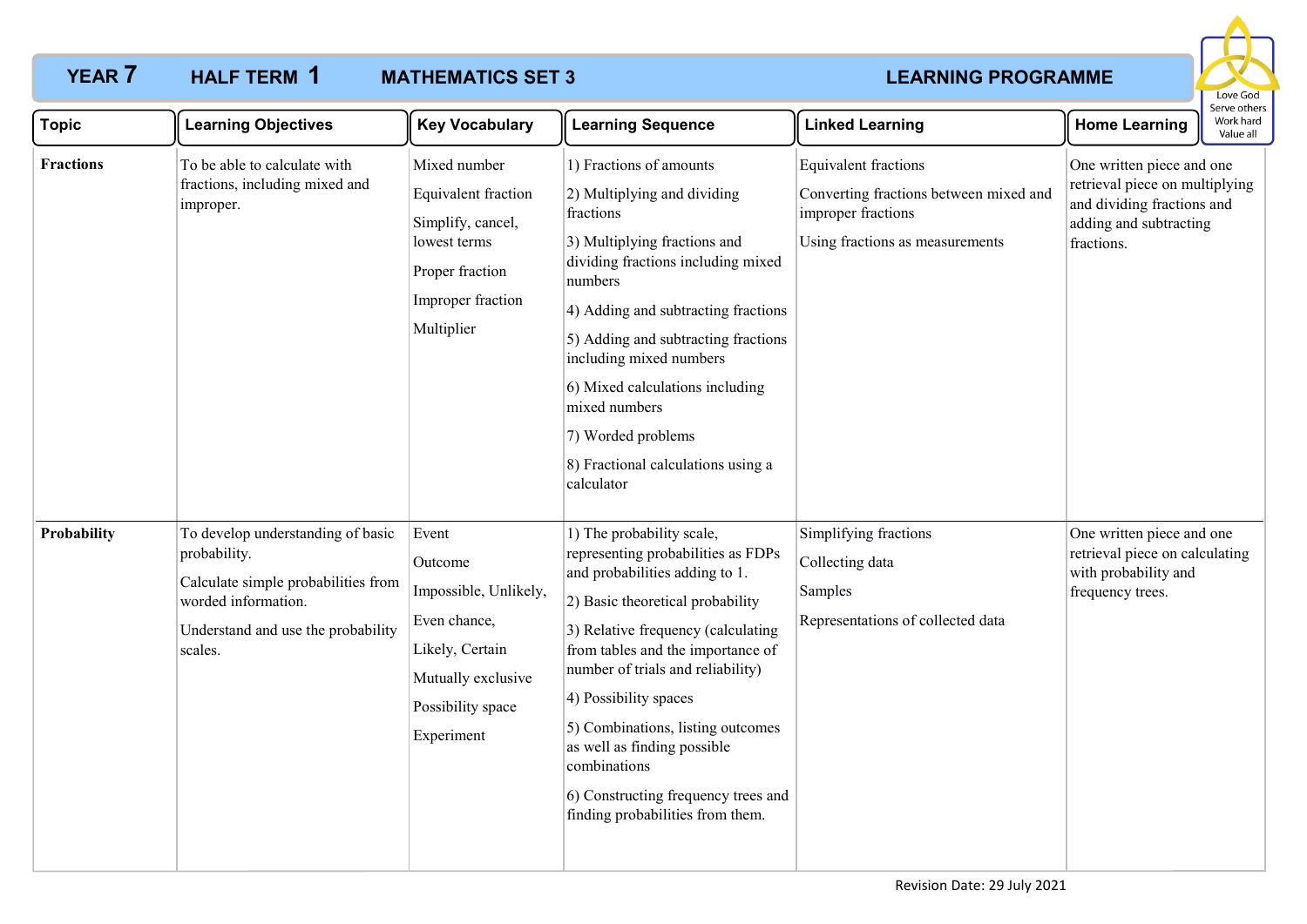## **MATHEMATICS SET 3** HALF TERM 1

# **YEAR 7 HALF TERM 1 MATHEMATICS SET 3 LEARNING PROGRAMME**



| <b>Topic</b>                           | <b>Learning Objectives</b>                                                                                                                                                                                                                                                                                        | <b>Key Vocabulary</b>                                                                | <b>Learning Sequence</b>                                                                                                                                                                                                                                                                                                                                                                                                                                                                                                                                                                                                                                    | <b>Linked Learning</b>                                                                     | <b>Home Learning</b>                                                                                                              | Serve others<br>Work hard<br>Value all |
|----------------------------------------|-------------------------------------------------------------------------------------------------------------------------------------------------------------------------------------------------------------------------------------------------------------------------------------------------------------------|--------------------------------------------------------------------------------------|-------------------------------------------------------------------------------------------------------------------------------------------------------------------------------------------------------------------------------------------------------------------------------------------------------------------------------------------------------------------------------------------------------------------------------------------------------------------------------------------------------------------------------------------------------------------------------------------------------------------------------------------------------------|--------------------------------------------------------------------------------------------|-----------------------------------------------------------------------------------------------------------------------------------|----------------------------------------|
| <b>Negatives with</b><br><b>BIDMAS</b> | Work correctly with the order of<br>operations and understand which<br>can be used interchangeably.<br>Calculate accurately with negative<br>numbers.<br>Understand powers and roots and<br>their place in the order of<br>operations.<br>Understand the use of brackets and<br>how they can affect an operation. | Negative number<br>Directed number<br>Operation<br>Inverse<br>Power<br>Index<br>Root | 1) Negatives in real life and<br>ordering negatives<br>2) Powers and index notation<br>limited to squares and cubes<br>involving negatives. Square roots<br>and their associated negatives to be<br>included as standard to improve<br>fluency.<br>3) Adding and Subtracting<br>negatives<br>4) Multiplying and Dividing<br>negatives<br>5) Mixed negative numbers<br>calculations<br>6) BIDMAS (including powers etc)<br>7) BIDMAS with negatives,<br>fractions and decimals<br>8) Non-explicit BIDMAS<br>questions. Correcting an incorrect<br>equation. Justify who is correct and<br>why.<br>9) Exploration of brackets for<br>multiplicative purposes. | Square numbers<br>Cube numbers<br>Negative numbers<br>Negatives in context<br>Number lines | One written piece and one<br>retrieval piece on calculations<br>with negative numbers and<br>BIDMAS with powers and<br>negatives. |                                        |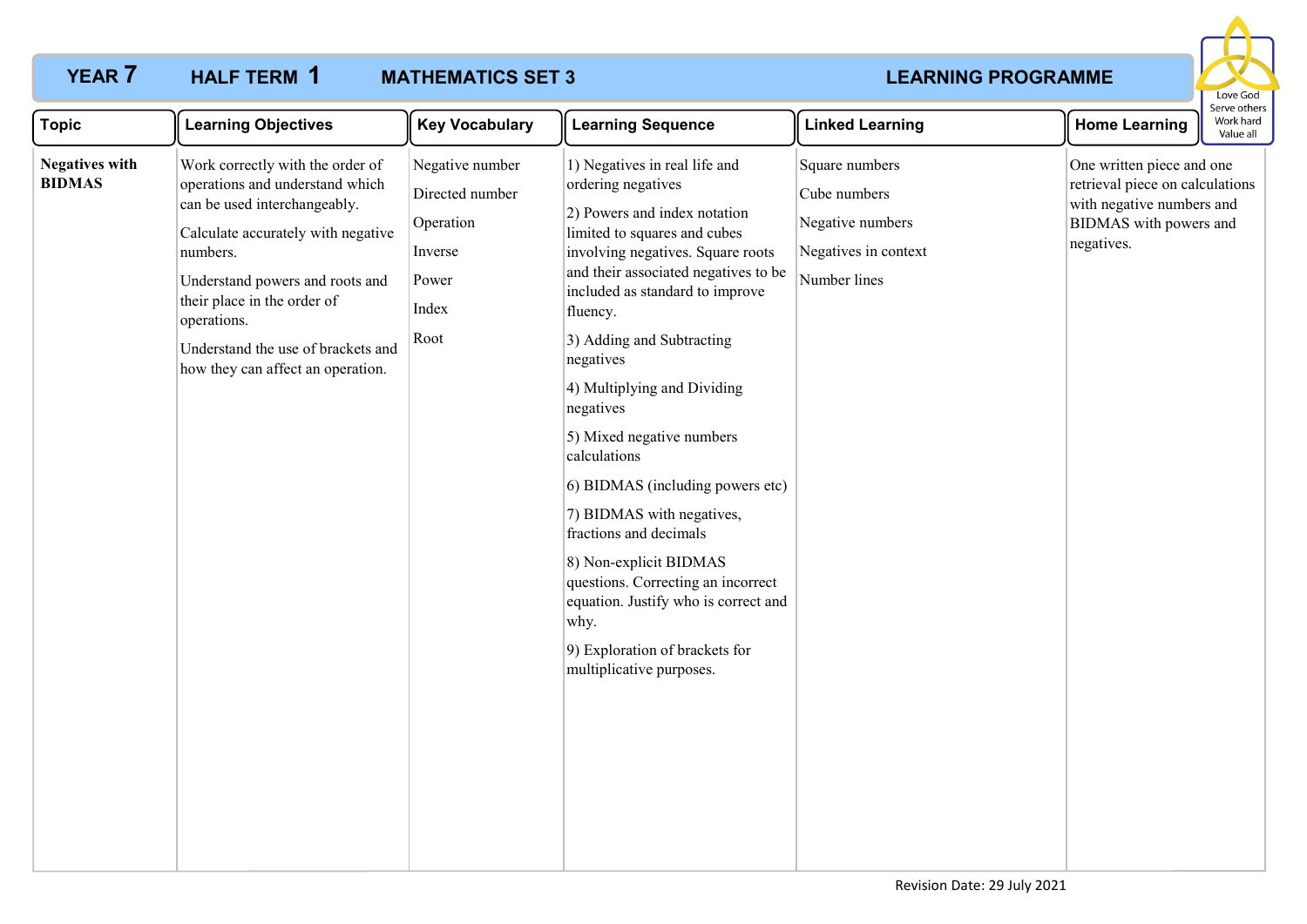# **YEAR 7 HALF TERM 2 MATHEMATICS SET 3 LEARNING PROGRAMME** HALF TERM 2

# **MATHEMATICS SET 3**



| <b>Topic</b>                         | <b>Learning Objectives</b>                                                                                                                                                                                                                                                                                                      | <b>Key Vocabulary</b>                                                                                                                                                   | <b>Learning Sequence</b>                                                                                                                                                                                                                                                                                                                                                                                                                                                                                                                                                                                                                                                                   | <b>Linked Learning</b>                                                                                                                | <b>Home Learning</b>                                                                               | יכו עכ טנווכו<br>Work hard<br>Value all |
|--------------------------------------|---------------------------------------------------------------------------------------------------------------------------------------------------------------------------------------------------------------------------------------------------------------------------------------------------------------------------------|-------------------------------------------------------------------------------------------------------------------------------------------------------------------------|--------------------------------------------------------------------------------------------------------------------------------------------------------------------------------------------------------------------------------------------------------------------------------------------------------------------------------------------------------------------------------------------------------------------------------------------------------------------------------------------------------------------------------------------------------------------------------------------------------------------------------------------------------------------------------------------|---------------------------------------------------------------------------------------------------------------------------------------|----------------------------------------------------------------------------------------------------|-----------------------------------------|
| <b>Basic Algebra with</b><br>solving | Simplify algebraic expressions<br>including those involving negatives<br>Expand and factorise with algebra<br>Solve equation equations including<br>those with more than one step,<br>including brackets and fractions.<br>Substitution into expressions and<br>formulae<br>Rearrange formulae/make another<br>term the subject | Expression, Term,<br>Formula (formulae),<br>Equation,<br>Function, Variable<br>Input, Output<br>Represent<br>Substitute<br>Evaluate<br>Like terms<br>Simplify / Collect | 1) Forming expressions from<br>scenarios.<br>2) Simplifying expressions through<br>addition and subtraction including<br>examples where there are powers<br>on the terms<br>3) Simplifying expression with<br>multiplication and division<br>4) Substitution into expressions<br>5) Substitution with fractions and<br>decimals<br>6) Substitution into formulae<br>7) Solving basic equations with<br>function machines and bar<br>modelling<br>8) Solving basic equations<br>9) Solving equations involving<br>fractions<br>10) Solving equations variable on<br>both sides<br>11) Solving a mixture of equations<br>12) Forming and solving equations<br>13) Basic rearranging formulae | Function machines<br>Order of operations<br>Inverse functions<br>Laws of indices<br>Calculating with negatives<br>Scientific formulae | One written piece and one<br>retrieval piece on solving<br>equations and working with<br>formulae. |                                         |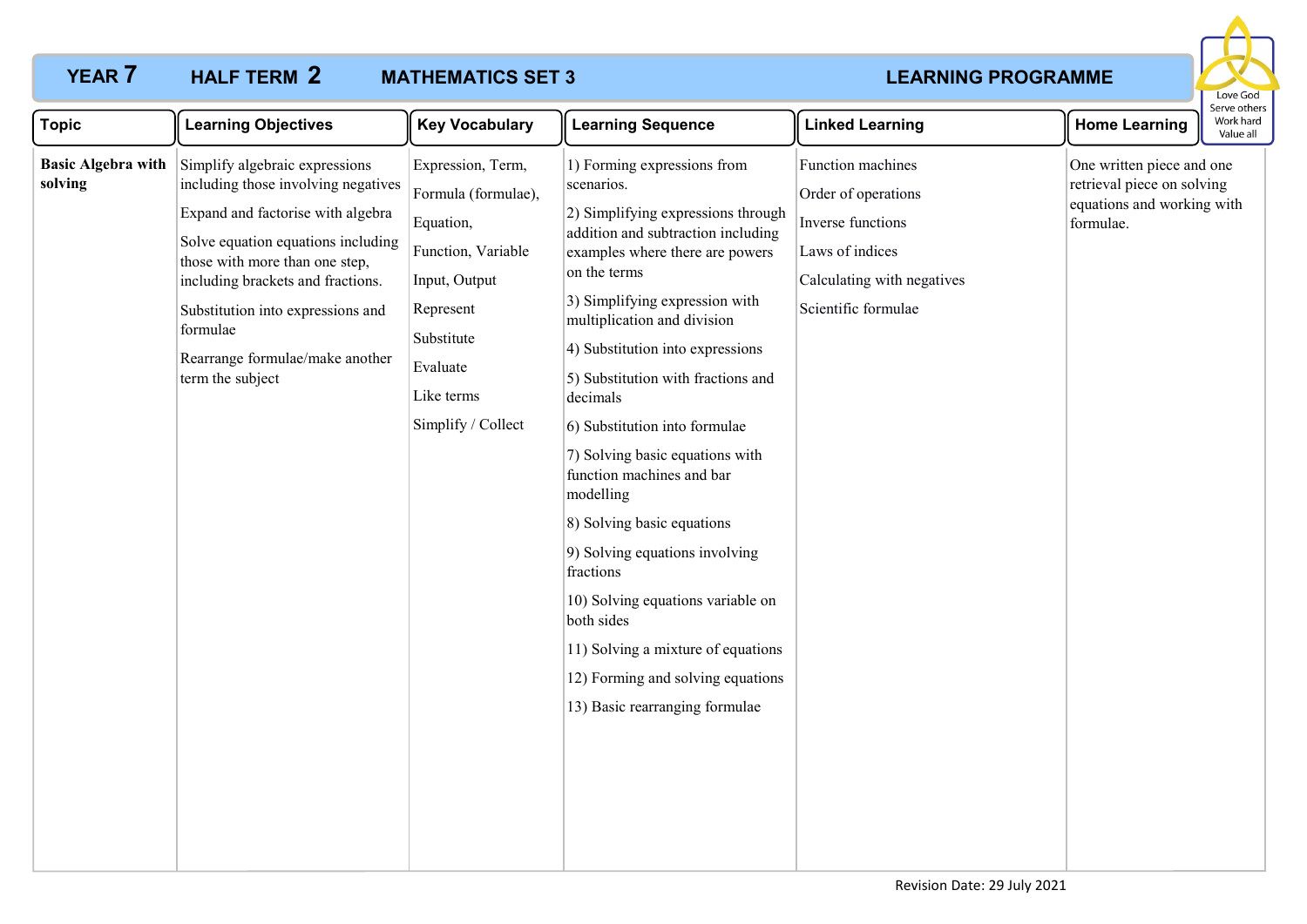# **YEAR 7 HALF TERM 2 MATHEMATICS SET 3 LEARNING PROGRAMME** HALF TERM 2

# **MATHEMATICS SET 3**



| <b>Topic</b>                      | <b>Learning Objectives</b>                                                                                                                                                                              | <b>Key Vocabulary</b>                                                       | <b>Learning Sequence</b>                                                                                                                                                                                         | <b>Linked Learning</b>                                                                       | <b>Home Learning</b>                                                              | Serve others<br>Work hard<br>Value all |
|-----------------------------------|---------------------------------------------------------------------------------------------------------------------------------------------------------------------------------------------------------|-----------------------------------------------------------------------------|------------------------------------------------------------------------------------------------------------------------------------------------------------------------------------------------------------------|----------------------------------------------------------------------------------------------|-----------------------------------------------------------------------------------|----------------------------------------|
| 4 operations with<br>decimals     | Multiply with decimals<br>Divide with decimals<br>Operate with decimals from<br>worded and problem solving<br>scenarios                                                                                 | Positive<br>Negative<br>Magnitude<br>Decimal                                | 1) Adding and subtracting decimals<br>with a written method<br>2) Multiplying decimals<br>3) Dividing decimals<br>4) Applications with decimals                                                                  | Multiplication and division of integers<br>Written methods of multiplication and<br>division | One written piece on<br>calculating with decimals                                 |                                        |
| <b>Rounding and</b><br>estimation | Accurately round numbers to<br>decimal places.<br>Accurately round numbers to a<br>given number of significant figures<br>Estimate with numbers by rounding<br>to an appropriate degree of<br>accuracy. | Round<br>Decimal place<br>Solution<br>Estimate<br>Significant figure        | 1) Rounding to decimal places<br>2) Rounding to significant figures<br>only whole numbers<br>3) Rounding to significant figures<br>with decimals<br>4) Rounding to significant figures<br>mixed<br>5) Estimation | Rounding to powers of 10<br>Rounding to decimal places<br>Place value                        | One written piece on<br>rounding to significant<br>figures.                       |                                        |
| <b>Representing Data</b>          | To represent data in a variety of<br>ways and be able to understand the<br>data.<br>To be able to accurately draw a pie<br>chart.<br>To understand and read from pie<br>charts.                         | Sector<br>Angle<br>Frequency<br>Discrete data<br>Stem and leaf<br>Pie chart | 1) Frequency tables<br>2) Two-way tables<br>3) Pictograms<br>4) Bar charts<br>$(5)$ Pie charts – drawing<br>$(6)$ Pie charts – interpret<br>7) Pie charts comparing<br>8) Drawing stem and leaf diagrams         | Samples<br>Bar charts<br>Frequency tables<br>Data collection<br>Angles<br>Proportion         | One written piece and one<br>retrieval piece on two way<br>tables and pie charts. |                                        |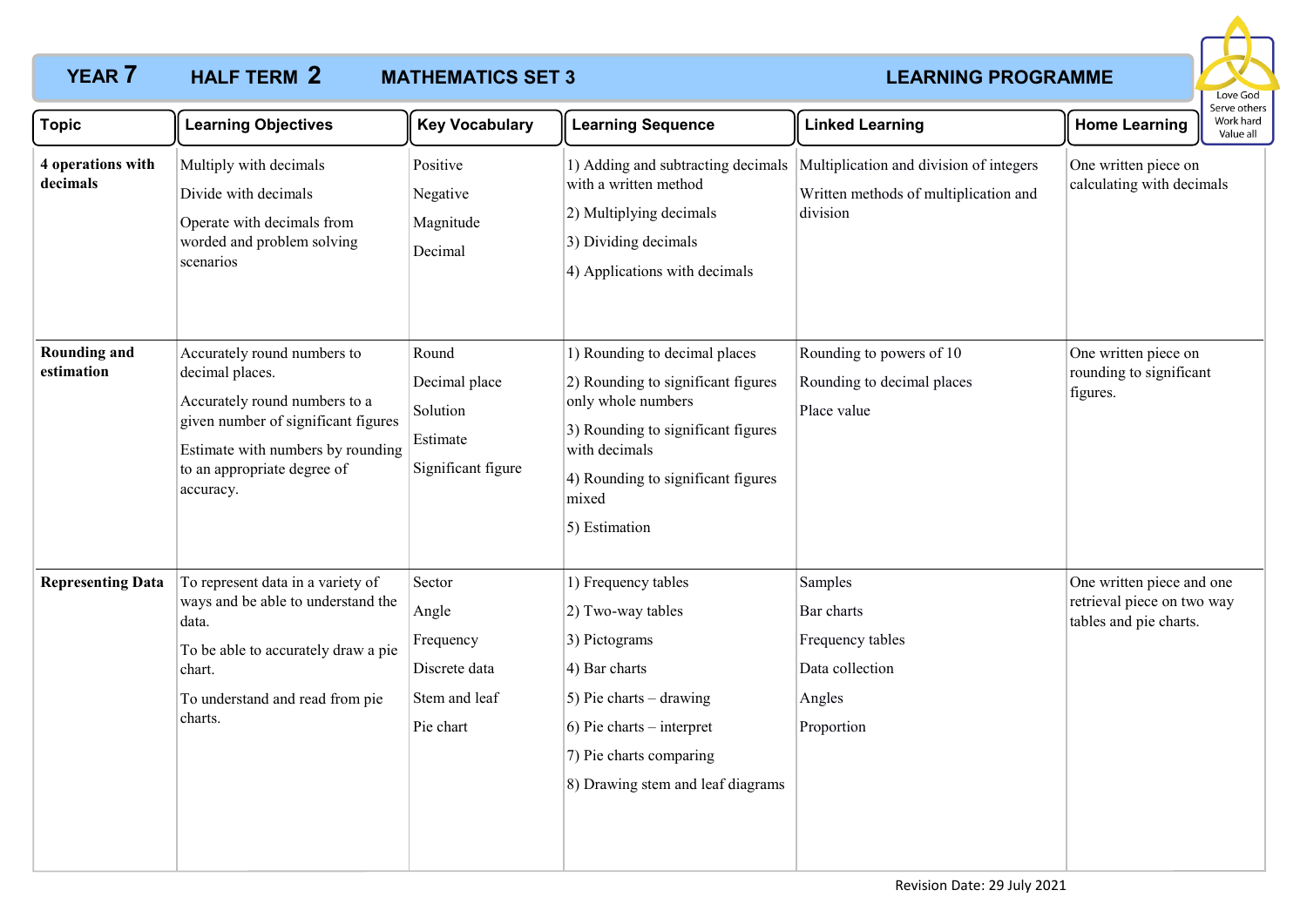### **YEAR 7 HALF TERM 3 MATHEMATICS SET 3 LEARNING PROGRAMME MATHEMATICS SET 3** HALF TERM 3



| <b>Topic</b>          | <b>Learning Objectives</b>                                                                                                                                          | <b>Key Vocabulary</b>                                                                                                                                             | <b>Learning Sequence</b>                                                                                                                                                                                                                                                                                                                                                                                                                                                                                                                                                                   | <b>Linked Learning</b>                                                                                                              | <b>Home Learning</b>                                                                                               | perve othe<br>Work hard<br>Value all |
|-----------------------|---------------------------------------------------------------------------------------------------------------------------------------------------------------------|-------------------------------------------------------------------------------------------------------------------------------------------------------------------|--------------------------------------------------------------------------------------------------------------------------------------------------------------------------------------------------------------------------------------------------------------------------------------------------------------------------------------------------------------------------------------------------------------------------------------------------------------------------------------------------------------------------------------------------------------------------------------------|-------------------------------------------------------------------------------------------------------------------------------------|--------------------------------------------------------------------------------------------------------------------|--------------------------------------|
| Area and<br>perimeter | Calculate the perimeter of shapes<br>Calculate the area of shapes<br>Understand and work with<br>compound shapes<br>Understand properties of different<br>2D shapes | Perimeter<br>Area<br>Rectangle,<br>Parallelogram<br>Quadrilateral<br>Triangle<br>Trapezium<br>Compound<br>Polygon<br>Units<br>Circumference<br>Radius<br>Diameter | 1) Exploring properties of<br>quadrilaterals<br>2) Perimeter of compound shapes,<br>including algebraic expressions.<br>3) Area of rectilinear shapes.<br>4) Area of triangles.<br>5) Calculating missing lengths in<br>triangles using area<br>6) Area of a parallelogram and<br>trapezium<br>7) Calculating missing lengths in<br>trapezia using area<br>8) Area of compound shapes with<br>addition<br>9) Area of compound shapes with<br>subtractions<br>10) Problem type questions<br>involving costs.<br>11) Functional problems equating<br>to shapes<br>12) End of unit assessment | Perimeter of basic shapes<br>Area of rectangles<br>Measures<br>Line and angle notation<br>Parallel and perpendicular lines<br>Money | One written piece and one<br>retrieval piece on area of<br>basic shapes and problems<br>involving compound shapes. |                                      |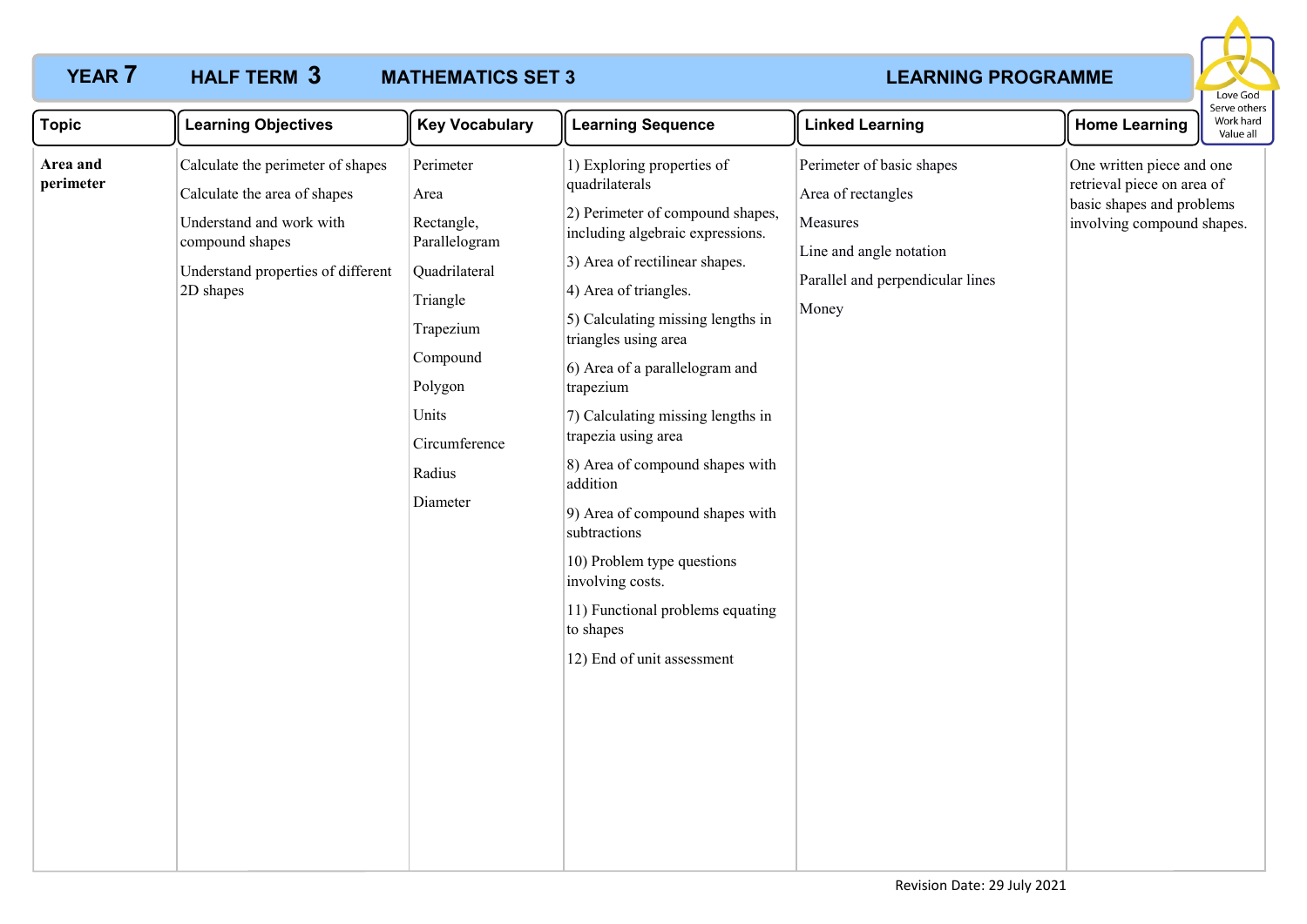# **YEAR 7 HALF TERM 3 MATHEMATICS SET 3 LEARNING PROGRAMME MATHEMATICS SET 3**



| <b>Topic</b>                                    | <b>Learning Objectives</b>                                                                                                                                                                                                      | <b>Key Vocabulary</b>                                                                                                                             | <b>Learning Sequence</b>                                                                                                                                                                                                                                                      | <b>Linked Learning</b>                              | <b>Home Learning</b>                                                                      | Serve others<br>Work hard<br>Value all |
|-------------------------------------------------|---------------------------------------------------------------------------------------------------------------------------------------------------------------------------------------------------------------------------------|---------------------------------------------------------------------------------------------------------------------------------------------------|-------------------------------------------------------------------------------------------------------------------------------------------------------------------------------------------------------------------------------------------------------------------------------|-----------------------------------------------------|-------------------------------------------------------------------------------------------|----------------------------------------|
| Ratio and<br>proportion                         | Develop understanding of writing<br>ratio<br>Understand simplifying with ratio<br>and different representations<br>including writing ratios as a<br>fraction.<br>Solving problems with ratio that<br>involve sharing in ratios. | Ratio<br>Proportion<br>Multiplier<br>Unitary method<br>Units                                                                                      | 1) Setting up ratio from words and<br>simplifying<br>2) Linking ratio to fractions and<br>percentages<br>3) Sharing in a ratio<br>4) Ratio when one part is given and<br>other problems<br>$\vert$ 5) Combining ratio – exam style<br>6) Basic proportion – unitary<br>method | Fractions<br>Simplifying<br>Direct proportion       | One written piece and one<br>retrieval piece on sharing in a<br>ratio and ratio problems. |                                        |
| <b>Primes factors</b><br>multiples with<br>Venn | Understand the relationships<br>between factors multiples and<br>prime numbers.<br>Write a number as a product of its<br>prime factors.<br>Understand prime factorisation and<br>how it can be used to calculate<br>HCF and LCM | Multiple<br>Lowest common<br>multiple (LCM)<br>Factor<br>Highest common<br>factor (HCF)<br>Venn diagram<br>(Square and cube) root<br>Prime number | 1) Factors, multiples and primes<br>2) Prime Factorisation<br>3) HCF LCM<br>4) HCF LCM using Venn Diagrams Prime numbers<br>5) Worded/Functional questions                                                                                                                    | Multiplication<br>Division<br>Properties of numbers | One written piece and one<br>retrieval piece on prime<br>factorisation and HCF LCM.       |                                        |
| <b>Linear sequences</b>                         | Understand the relationship<br>between patterns and numbers                                                                                                                                                                     | Fibonacci<br>Sequence<br>Linear<br>Term<br>Ascending<br>Descending                                                                                | 1) Fibonacci sequence<br>2) Pattern spotting (common<br>sequences inc quadratics. Triangle,<br>cubic and links to them)                                                                                                                                                       | Multiplication patterns<br>Properties of numbers    |                                                                                           |                                        |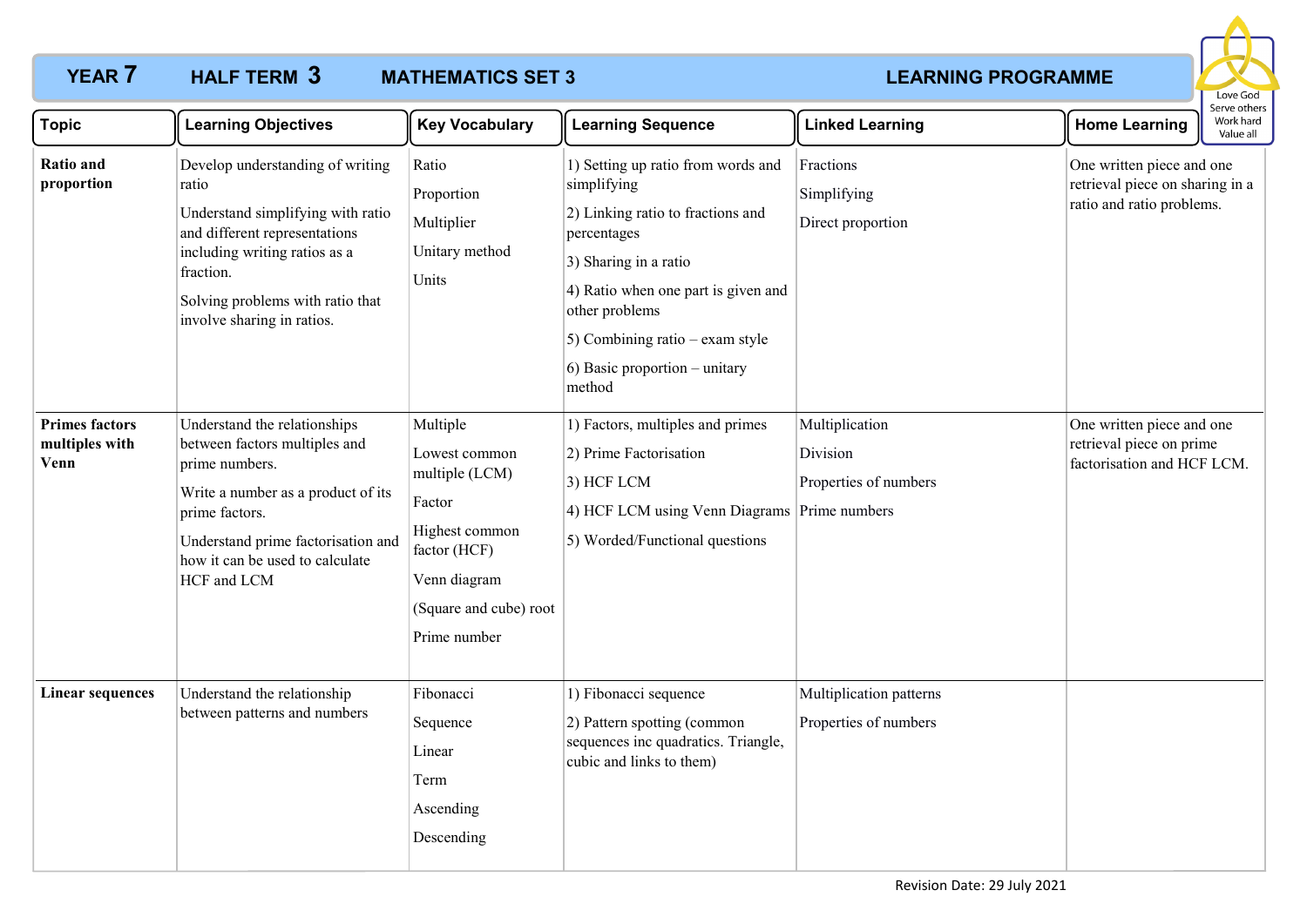## **YEAR 7 HALF TERM 3 MATHEMATICS SET 3 LEARNING PROGRAMME MATHEMATICS SET 3**



| <b>Topic</b>  | <b>Learning Objectives</b>                                                                                                                                                                                                                                 | <b>Key Vocabulary</b>                                               | <b>Learning Sequence</b>                                                                                                                                                                                                                                                                                                        | <b>Linked Learning</b>                           | <b>Home Learning</b>                                                                                                    | Work hard<br>Value all |
|---------------|------------------------------------------------------------------------------------------------------------------------------------------------------------------------------------------------------------------------------------------------------------|---------------------------------------------------------------------|---------------------------------------------------------------------------------------------------------------------------------------------------------------------------------------------------------------------------------------------------------------------------------------------------------------------------------|--------------------------------------------------|-------------------------------------------------------------------------------------------------------------------------|------------------------|
| Linear graphs | Understand how to work with<br>coordinates including negatives.<br>Plot simple lines on a graph<br>including horizontal, vertical and<br>diagonal lines.<br>Know what a gradient is and<br>represents.<br>Understand points of intersections<br>on graphs. | Plot<br>Equation<br>Linear<br>Coordinate<br>Gradient<br>y-intercept | 1) Working with coordinates<br>2) Horizontal and vertical lines $x=$<br>$y=$<br>3) Understanding what a graph is<br>and plotting basic graphs with table<br>of values<br>4) Investigating gradient and<br>intercepts (Computer lesson)<br>5) Identifying gradient and y-<br>intercept from equation<br>6) Consolidation or test | Substitution<br>Coordinates<br>Plotting<br>Scale | One written piece and one<br>retrieval piece on plotting<br>linear graphs and working<br>with gradients and intercepts. |                        |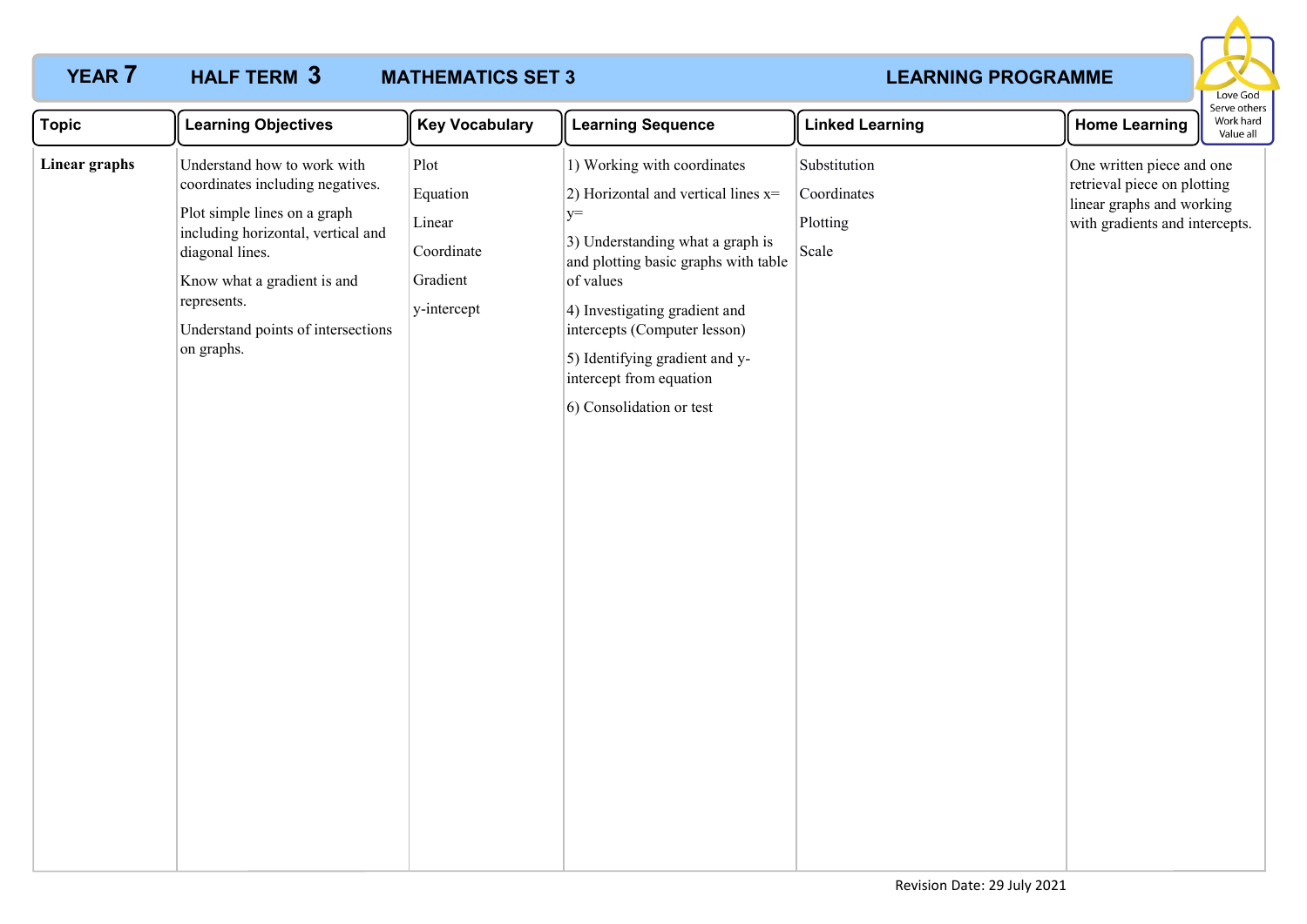# **YEAR 7 HALF TERM 4 MATHEMATICS SET 3 LEARNING PROGRAMME MATHEMATICS SET 3**



| <b>Topic</b>    | <b>Learning Objectives</b>                                                                                                                                                                                 | <b>Key Vocabulary</b>                                                                                                                   | <b>Learning Sequence</b>                                                                                                                                                                                                                                                                                | <b>Linked Learning</b>                                                                                            | <b>Home Learning</b>                                                                                                | Work hard<br>Value all |
|-----------------|------------------------------------------------------------------------------------------------------------------------------------------------------------------------------------------------------------|-----------------------------------------------------------------------------------------------------------------------------------------|---------------------------------------------------------------------------------------------------------------------------------------------------------------------------------------------------------------------------------------------------------------------------------------------------------|-------------------------------------------------------------------------------------------------------------------|---------------------------------------------------------------------------------------------------------------------|------------------------|
| <b>Averages</b> | Understand the types of average<br>and what they show about a set of<br>data.<br>Calculate basic averages from a list<br>of values.<br>Calculate averages from frequency<br>tables.                        | Average<br>Spread<br>Mean<br>Median<br>Mode<br>Range<br>Measure                                                                         | 1) Mode and Range<br>2) Median<br>3) Mean<br>4) Reverse mean<br>5) Mean from a frequency table<br>6) Median and range from<br>frequency table                                                                                                                                                           | Representing data<br>Ordering numbers including negatives<br>Calculating with decimals<br>Understanding frequency | One written piece and one<br>retrieval piece on averages<br>from listed data and averages<br>from frequency tables. |                        |
| <b>FDP</b>      | Understand a variety of<br>representations of numbers<br>Be able to accurately convert<br>between fractions decimals and<br>percentages<br>Be able to order numbers that are<br>written in different ways. | Positive number<br>Negative number<br>Integer<br>Numerator<br>Denominator<br>Mixed number<br>Improper fraction<br>Percentage<br>Decimal | 1) Converting fractions to decimals<br>2) Converting decimals to fractions<br>3) Converting between fractions<br>and percentages<br>4) Equivalence with a calculator<br>5) Ordering fractions<br>6) Ordering FDP<br>7) Worded problems involving<br>equivalence<br>8) Consolidation or end of unit test | Equivalent fractions<br>Place value<br>Understanding the term percentage                                          | One written piece and one<br>retrieval piece on converting<br>FDP and ordering FDP.                                 |                        |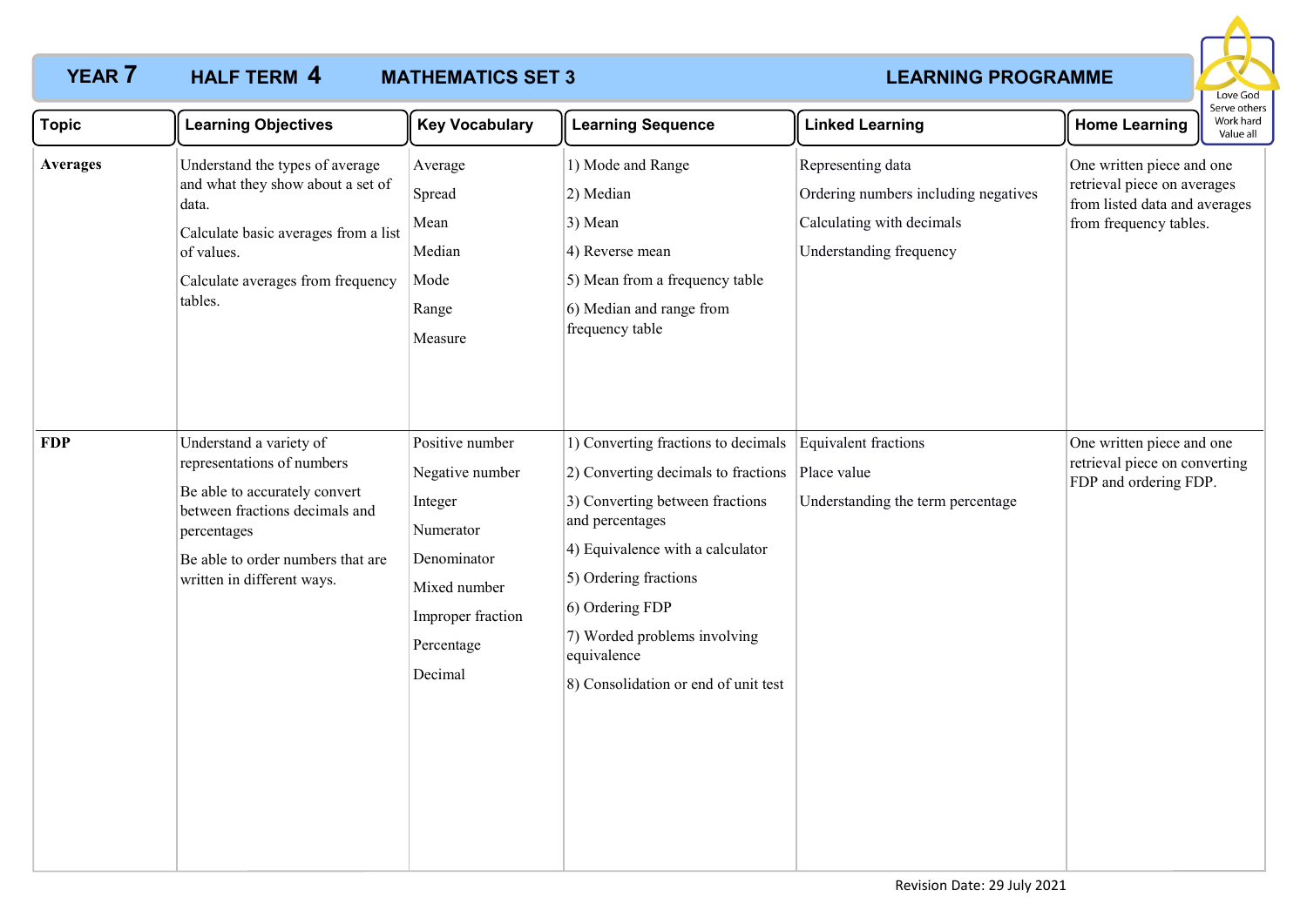# **YEAR 7 HALF TERM 5 MATHEMATICS SET 3 LEARNING PROGRAMME MATHEMATICS SET 3**



| <b>Topic</b>                                       | <b>Learning Objectives</b>                                                                                                                                                  | <b>Key Vocabulary</b>                                                                                                                     | <b>Learning Sequence</b>                                                                                                                                                                                                                                                                                                                                                                                                                                                   | <b>Linked Learning</b>                                                                                                                               | <b>Home Learning</b>                                                                                                | וסטו שכן עב<br>Work hard<br>Value all |
|----------------------------------------------------|-----------------------------------------------------------------------------------------------------------------------------------------------------------------------------|-------------------------------------------------------------------------------------------------------------------------------------------|----------------------------------------------------------------------------------------------------------------------------------------------------------------------------------------------------------------------------------------------------------------------------------------------------------------------------------------------------------------------------------------------------------------------------------------------------------------------------|------------------------------------------------------------------------------------------------------------------------------------------------------|---------------------------------------------------------------------------------------------------------------------|---------------------------------------|
| <b>Expanding and</b><br>factorising and<br>solving | Be able to work interchangeably<br>with expanded and factorised form<br>of linear expressions.<br>Be able to solve equations written<br>in a variety of representations     | Product<br>Expand<br>Variable<br>Term<br>Coefficient<br>Common factor<br>Factorise<br>Power<br>Indices<br>Solve                           | 1) Basic laws of indices (multiply,<br>divide and brackets)<br>2) Expanding single brackets<br>3) Expanding more complex single<br>brackets<br>4) Expanding and simplifying<br>5) Factorising into a single bracket<br>6) Factorising more complex<br>expressions<br>7) Solving 2 step equations<br>including brackets<br>8) Solving including fractions<br>9) Algebra test                                                                                                | Factors and multiples<br>Laws of indices<br>Simplifying algebra<br>Functions<br>Inverse operations<br>Operating with brackets<br>Order of operations | One written piece and one<br>retrieval piece on expanding<br>and factorising and solving<br>more complex equations. |                                       |
| <b>Angles</b>                                      | Develop an understanding of<br>measuring and drawing angles<br>To be able to calculate with angles<br>on parallel lines<br>To work with angles in a variety of<br>triangles | Triangle<br>Quadrilateral<br>Vertically opposite<br>Parallel<br>Alternate angles<br>Corresponding angles<br>Co-interior angles<br>Polygon | 1) Drawing and measuring angles<br>with correct notation<br>2) Recap basic angles facts (straight<br>line, point and vertically opposite)<br>3) Angles and triangles<br>4) Angles in special triangles<br>5) Angles and triangles with<br>algebra<br>6) Exploring angles in special<br>quadrilaterals<br>7) Calculating angles in<br>quadrilaterals including algebra<br>8) Angles and parallel lines<br>9) Angles and parallel lines 2<br>10) Angles and parallel lines 3 | Basic angle facts<br>Properties of 2D shapes<br>Angle and line notation                                                                              | One written piece and one<br>retrieval piece on angles in<br>shapes and parallel lines and<br>angles in polygons.   |                                       |